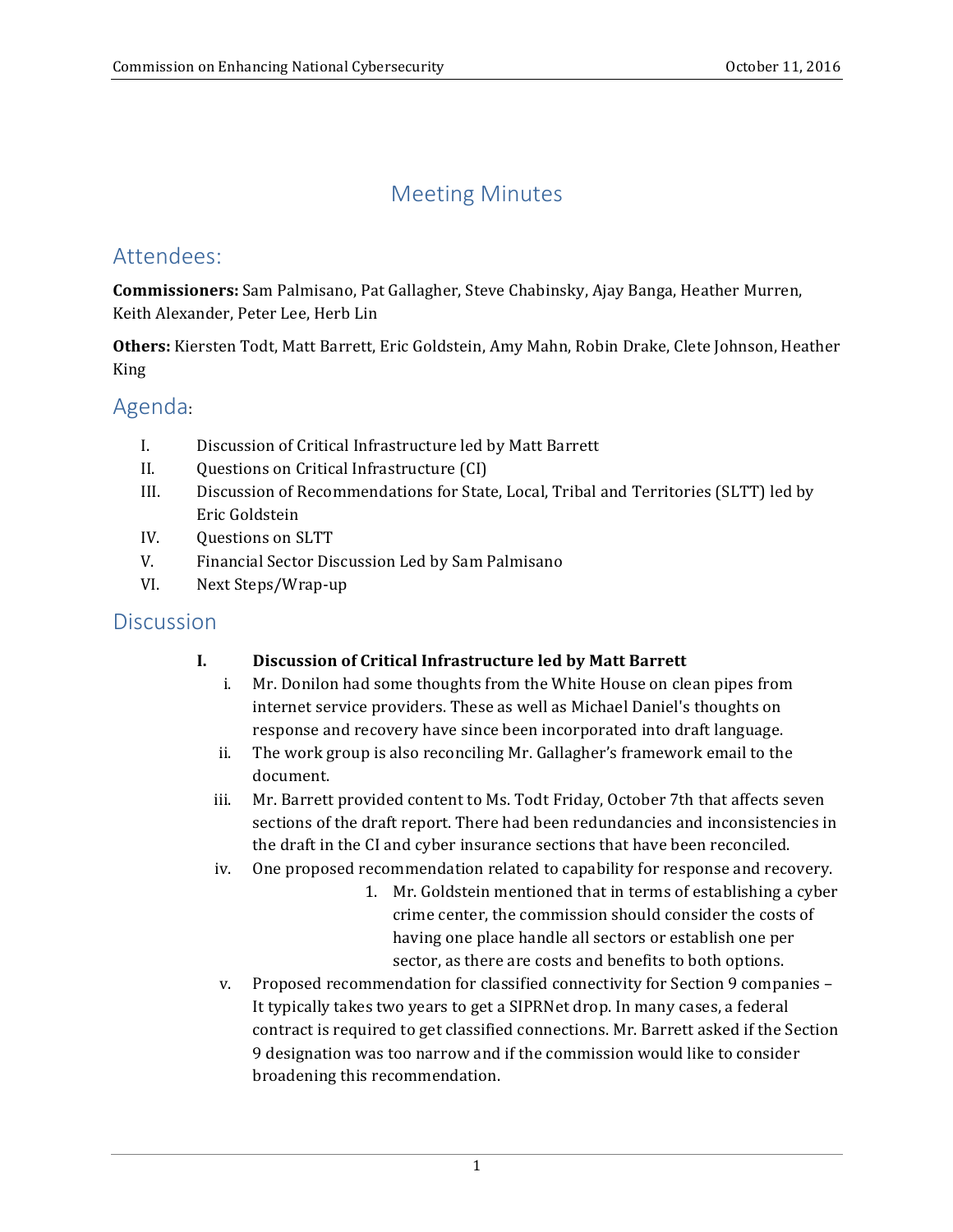- vi. The group is deriving a model based on Section 9 companies, and the commission could consider the downstream implications, since funding might be addressed upstream.
	- 1. Questions asked: Will people pay under that model? Or will they wait until the government pays?
	- 2. DHS is still considering providing indicators to the private sector. Is there also related value to putting classified infrastructure over Section 9 companies?
	- 3. Mr. Goldstein noted the commission should consider the issue of how to measure value of giving classified connectivity to the private sector and whether it is worth significant cost of buying Enhanced Cybersecurity Services (ECS).
- vii. A proposed recommendation was raised addressing closing gaps in governance and authority.
- viii. A proposed recommendation is being expanded based on Mr. Gallagher's thoughts in a draft right now. The draft recommendation may possibly move to the "innovation promotion" section. The Office of Regulatory Affairs may be helpful with rules and may want to add language on circumstances where conflicts exist to the draft.
- ix. General Alexander's papers provided material for additional draft recommendations. More discussion on these needs to take place. Mr. Barrett also noted the below:
	- 1. In one proposed recommendation, there is a lot of implementation detail for counter strike actions.
	- 2. One proposed recommendation contains some negative implications and raised the possibility of a retaliatory cyber attack.
- x. One recommendation linked the concept of a rigorous measurement regime to the Framework measurement working group.
	- 1. The National Cybersecurity Public-Private Partnership (NCP<sup>3</sup>) is a new advisory organization for the President.
- xi. Two new proposed recommendations not in the current draft that Mr. Barrett described and said he will add to the draft:
	- 1. Clean pipes: The Administration should eliminate known bad traffics. This is not a new topic. Re-engage with industry botnet group to determine course of actions telecommunications can take.
	- 2. Interdependencies: Should provide tools to private sector hands to enable organizations that are not well resourced to do analyses. This topic drew from papers from Paul Stockton and thoughts from Mr. Gallagher, and has been recently reinvigorated by the White House.

#### **II. Questions on Critical Infrastructure**

a. Mr. Chabinsky: My previously submitted document on removing cyber from end users mentions the current Connect America act. We can extend it to create a "Protect America" fund. The commission can consider this further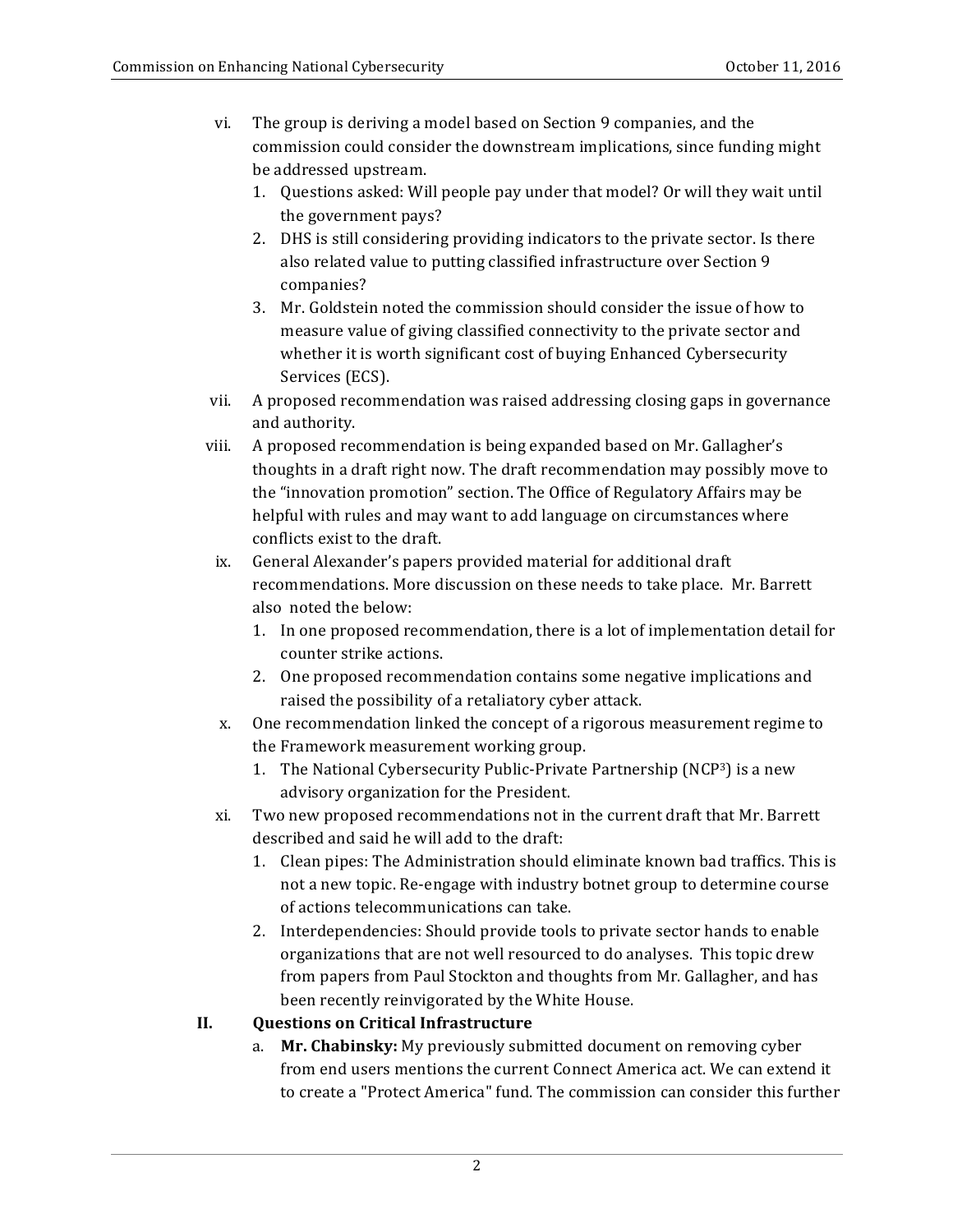as one area to explore. There is support for this idea and the private sector will receive it well. A new business model can be created to accompany this concept. 

- i. Is this mandated or voluntary? It will be mandated and paid for by the government. Making it mandatory also creates uniformity.
- ii. We have to figure out economies and efficiencies. There is more we can do. It brings a profit center to telecom carriers. It reduces workforce development problems because it removes from end users.
- iii. Mr. Lin: Do we think critical infrastructure is legitimate? If everything is converging, then critical infrastructure may be or will become obsolete very soon. What do others think? (Mentioned Mr. Lee, Mr. Gallagher, and Ms. Wilderotter have brought this up as well)
- b. Mr. Gallagher: There is concern about language in the Homeland Security infrastructure, is the language really that effective? Also, in the broadest view it raises questions on government over-reach. There has to be some attempt to get the underlying structure of the security. Act. If everything is connected, and the government focus is on critical
	- i. Mr. Alexander: We need to be aware of how devices can potentially attack nation-states and across borders. We see harmless devices can become weapons. How do we look internationally at the definition of IoT and things that are not harmful but can be if used maliciously? The commission has the opportunity to formulate a recommendation or finding on where this is going. Someone should look at convergence, how to set standards and work with international. It will be vital for this area. We need to get ahead of the curve.
	- ii. Ms. Todt: Is there a thought on how the commission would like to propose that idea?
	- iii. Mr. Chabinsky: It impacts botnet and also internet of things. It should be an over- arching finding.
	- iv. Ms. Todt: There has to be a serious effort to re-visit all these areas in the immediate future.
- c. **Mr. Banga:** Should we take it one step further and include technology that enables the internet of things? Can we create categories of "critical" and "nearly critical" for infrastructure?
	- i. There are things that are not critical but can be used for malicious purposes. It is very nebulous now. This is a good line of thinking. We need to look at underlying platforms.
	- ii. Those enabling techs have a responsibility to reach some baseline of performance.
	- iii. It enables a middle point for discussion.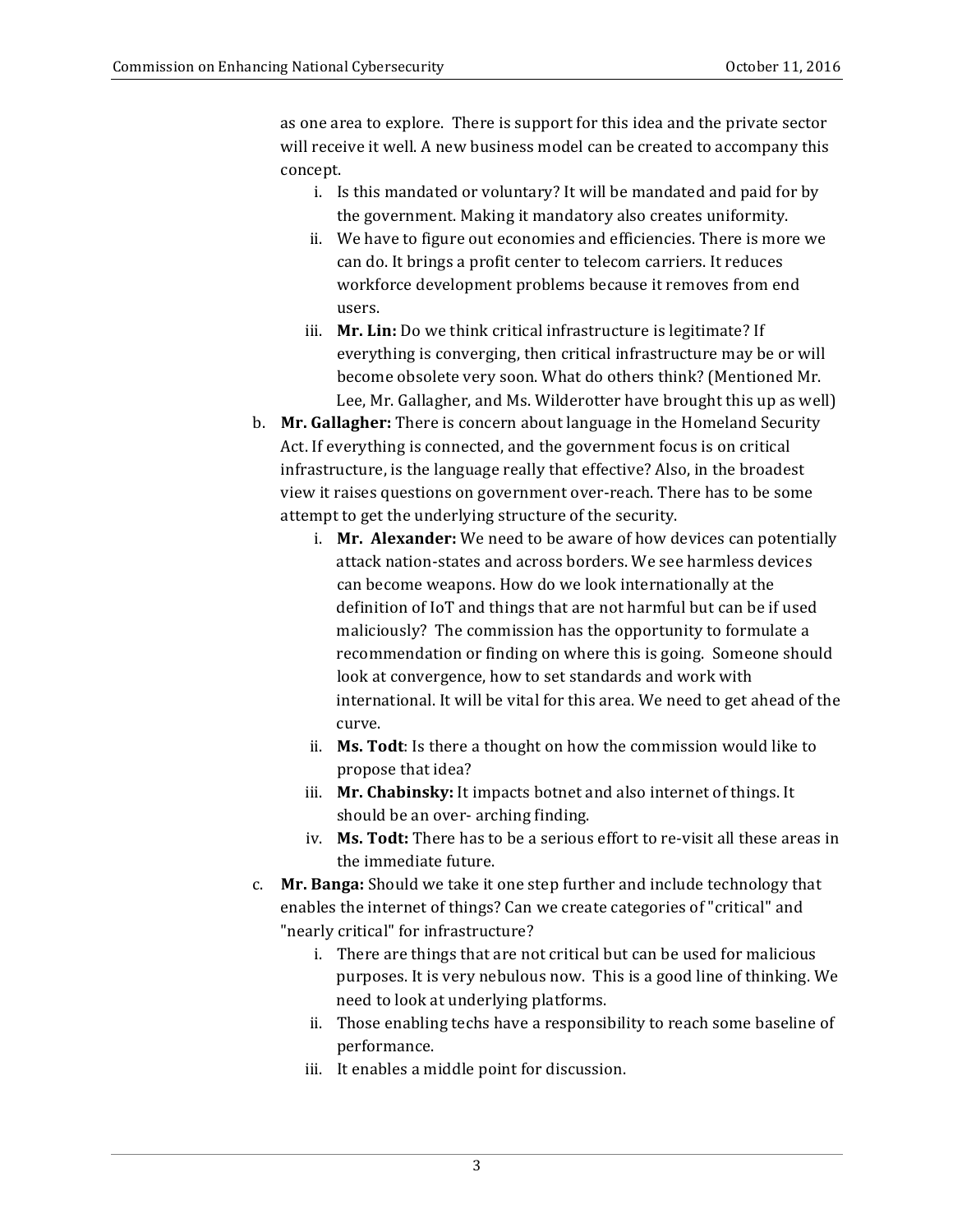- iv. Mr. Chabinsky: Companies don't want to be designated critical infrastructure. The situation must change to be companies that are critical infrastructure and allow them to get help. Protection of wireless space needs to be considered. It is critical, and needs to be wrapped in.
- d. **Ms. Murren:** There is concern with the placement of topics in the draft report. Botnets may not be critical infrastructure, but should be in the more forward looking areas in the report.
- e. Summary for critical infrastructure:
	- i. Mr. Barrett: Place a finding on decreased meaning of critical infrastructure over time.
	- ii. Mr. Alexander: It could be a value proposition issue. "Infrastructure of critical infrastructure." There is more security improvement by looking at what they use, rather than what they are.
	- iii. Mr. Lin: It is easy to arrive at insecure systems out of secure components.
	- iv. Mr. Alexander: We should arrive at a baseline that sectors can build on top of. Different sectors are regulated by different government sectors. There can be harmonization issues.
	- v. Mr. Banga: It is important enough to include in all sections of the draft report. We are not trying to reduce burdens, but increase the efficacy of efforts.
	- vi. **Mr. Lin:** There should be multiple findings in overarching section.
	- vii. Mr. **Johnson:** Secretary Pritzker sent her address to the Chamber. I can walk through the address for commissioners if needed.
	- viii. Mr. Banga: I also have content to forward.

## **III. Discussion of Recommendations for State, Local, Tribal and Territories (SLTT) led by Eric Goldstein**

- a. Proposed recommendation 1: Sixteen states have integrated framework into their strategies. More need to follow.
- b. Proposed recommendation 2: Congress is enacting a separate grant program for cyber. This establishes a separate grant exclusively for cyber. It will not compete with existing programs.
- c. Proposed recommendation 3: Establish cyber apprenticeships in SLTT governments. They may be most disadvantaged employers in the market. It will encourage talent at that local level.
- d. Proposed recommendation 4: DHS's National Cybersecurity and Communications Integration Center (NCCIC) become a one-stop shop. There is already work done through the Multi-State Information Sharing and Analysis Center (MS-ISAC).
- e. Proposed recommendation 5:- State legislatures need to update their code, and at a minimum align with current federal standards.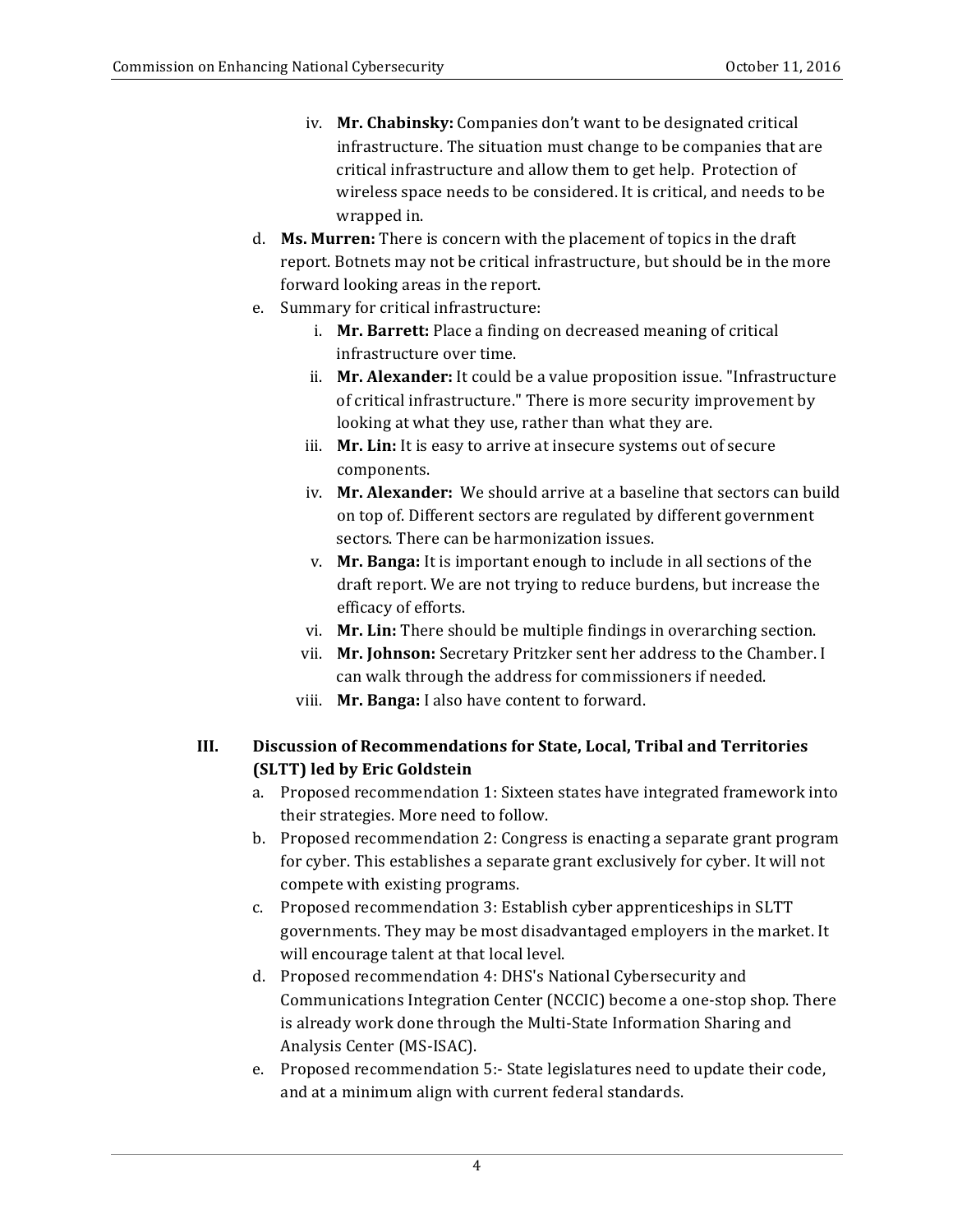- f. Proposed recommendation 6: The National Guard should establish publicprivate collaboration. As members leave active duty, they can join the guard and have full time employment and be available in times of need. It will expand the capabilities of civilian employers.
- i. Consider cyber regions for efficiency. There is no standard for where cyber resides right now. It will be difficult for smaller states to be responsive. States may also be able to share resources.

## **IV. Questions on SLTT**

- a. Two thoughts:
- i. Leverage students in universities.
- ii. There is a new set of regulations and requirements in New York State. How do we ensure the right balance between states, national, and international governments?
	- b. Mr. Banga: It goes back to the issue of regulatory confusion. It also goes back to the weakest link in the chain. It should be included that we need to give support to municipalities. Not sure that point is addressed adequately.
		- 1. We can look at Urban Areas Security Initiative (UASI) grants and how they can be used.
		- 2. Also contact Greg Conti from West Point, who gave a black hat on how to take down a city.
		- 3. Suggest contacting Jay Healey's group at Columbia University on examining New York City's critical infrastructure under a hypothetical attack. They may have models that can be used.
	- c. Can we add more about how people can do more with the National Guard? Suggest including admission requirements, clearances, etc. It will allow for collaboration by volunteers. Ms. Murren noted that maybe physical tests could be removed as barriers for people who are joining to work cyber issues.
	- d. Ms. Todt reading question from Mr. Palmisano: Is it efficient to take a regional approach to cyber?

### **V. Financial Sector discussion led by Sam Palmisano**

- a. **Mr. Palmisano**: The structure of the proposed recommendations are that there should be a section regarding the financial sector for the industry. The CEOs are willing to add resource and talent to solve the problem. They feel the problem is best solved as an industry or partnership. They are looking for a more effective model.
- b. **Mr. Lin:** The nexus to CI and SLTT should be explored. Do we need to change name of or find a new acronym? There is a fair amount of regulation of critical infrastructure that is state based. It needs to be expressed and explored a little bit. There is a political sensitivity in this issue. There are issues with states refusing federal aid for cybersecurity when they are way behind where the federal government is.